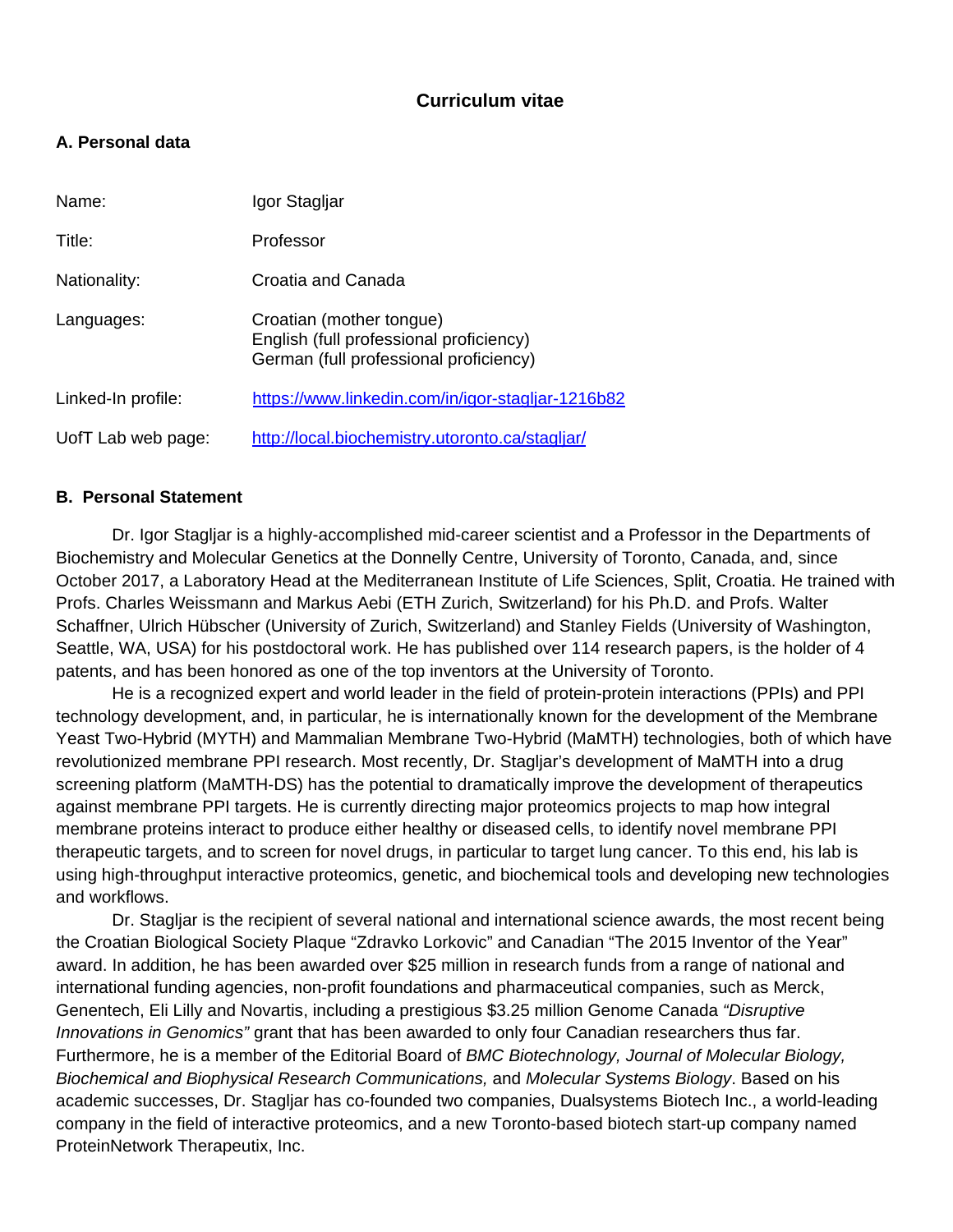### **C. Research Interests**

- (i) Proteomics
- (ii) Protein interaction networks in health & disease
- (iii) Mechanism of action of drugs
- (iv) Cell signaling
- (v) Membrane transport

#### **D. Positions and Honors**

## **Positions**

| 1995-2000 | Post Doctoral Fellow, Department of Molecular Biology, University of Zurich, Switzerland                                              |
|-----------|---------------------------------------------------------------------------------------------------------------------------------------|
| 2000-2001 | Senior Research Associate, Institute of Veterinary Biochemistry and Molecular Biology,<br>University of Zurich, Switzerland           |
| 2001      | Swiss National Foundation fellow and Visiting Scientist, Genome Sciences and Medicine,<br>University of Washington, Washington, USA   |
| 2002-2005 | Assistant Professor, Institute of Veterinary Biochemistry and Molecular Biology, University of<br>Zurich, Switzerland                 |
| 2005-2009 | Associate Professor, Donnelly Centre, Department of Biochemistry, Department of Molecular<br>Genetics, University of Toronto, Canada  |
| $2010 -$  | Professor, Donnelly Centre, Department Molecular Genetics, Department of Biochemistry,<br>University of Toronto, Canada               |
| 2016      | Sabbatical at the Salk Institute for Biological Sciences, La Jolla, CA (Feb-April, 2016), working<br>in the lab of Prof. Tony Hunter  |
|           | Sabbatical at the German Cancer Research Center, Heidelberg, Germany (April-May 2016),<br>working in the lab of Prof. Jörg Hoheisel   |
|           | Sabbatical at the Mediterranean Institute of Life Sciences, Split, Croatia (June 2016) working in<br>the lab of Prof. Miroslav Radman |
| 2017-     | Lab head at the Mediterranean Institute of Life Sciences, Split, Croatia                                                              |

## **Editorial Boards**

- 2005 Editorial Board Member, *BioTechniques*
- 2006 Editorial Board Member, *Molecular Genetics and Genomics*
- 2011 Section Editor, *BMC Biotechnology*
- 2012 Editorial Board Member, *Journal of Molecular Biology*
- 2013 Editorial Board Member, *Biochemical and Biophysical Research Communications*